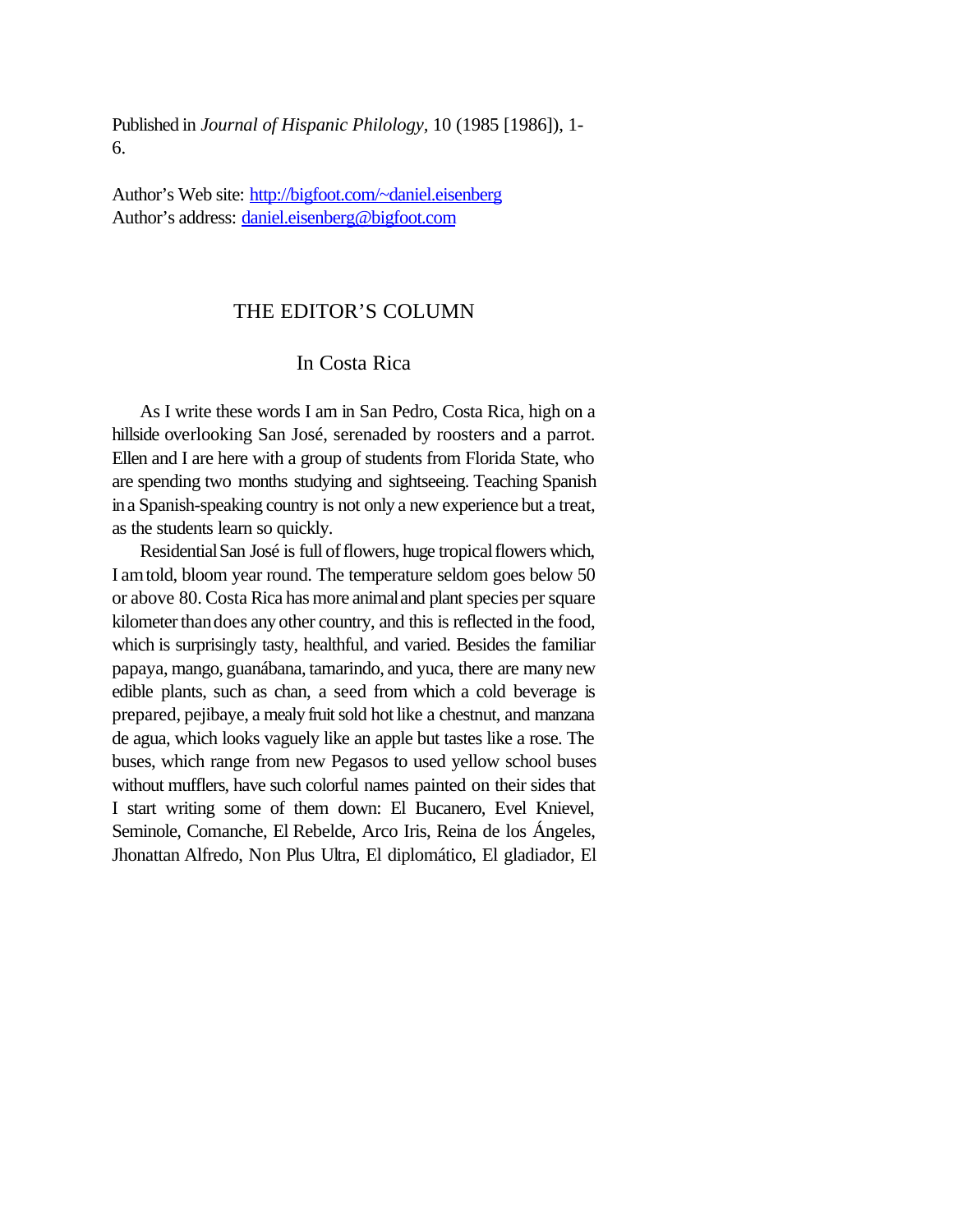toro, Elfaraón, Mandingo, Enterprise,Castilla,Indiana Jones, and my favorite, Cunard Princess.

There are also many good things to be said about Costa Ricansociety, whose people like Americans much as the Bulgarians like [p.2] Russians. Costa Rica is the most democratic country in Latin America; wealth and land are more evenly distributed than in its neighbors. Elections are honest. All political parties are legal and publicly funded. Compromise rather than confrontation is the national style. In contrast with, say, Nicaragua or Chile, Costa Ricans cannot be exiled from their own country. The army has been abolished, and there remains only a politically powerless National Guard;<sup>1</sup> military spending is very low, and the savings are spent on social programs.

One cannot arrive in Costa Rica without being informed of the above, which is endlessly repeated in tourist literature. Costa Ricans promote their government as a tourist attraction, and it is also a source ofnationalpride and evensmugness. Nevertheless,I findmyselfuneasy and unhappy despite positive expectations, and the present column is anexplorationofthe reasons and a substitute for the discussions which I can hardly have with the Costa Ricans.

The first of these reasons is isolation. There is little high culture here. More serious, while literacy is high, there is little reading. Bookstores are few and poorly stocked; as is typical of isolated places, alcohol consumption is high. The isolation from Hispanic culture is greatest: while with effort one can buy the *Miami Herald* and *Newsweek*, I have not seen a copy of *El País, Cambio 16* or any similar publication from a Latin American country. WOR-TV is

<sup>&</sup>lt;sup>1</sup> Under U.S. pressure, Nicaragua and various other countries in the region abolished their armies a generation before Costa Rica did so in 1949, replacing them with National Guards. However, as soon as the U.S. relaxed the pressure the National Guards took on the political role of armies; the dictator Anastasio Somoza was head of the Nicaraguan National Guard. The situation in Costa Rica is very different.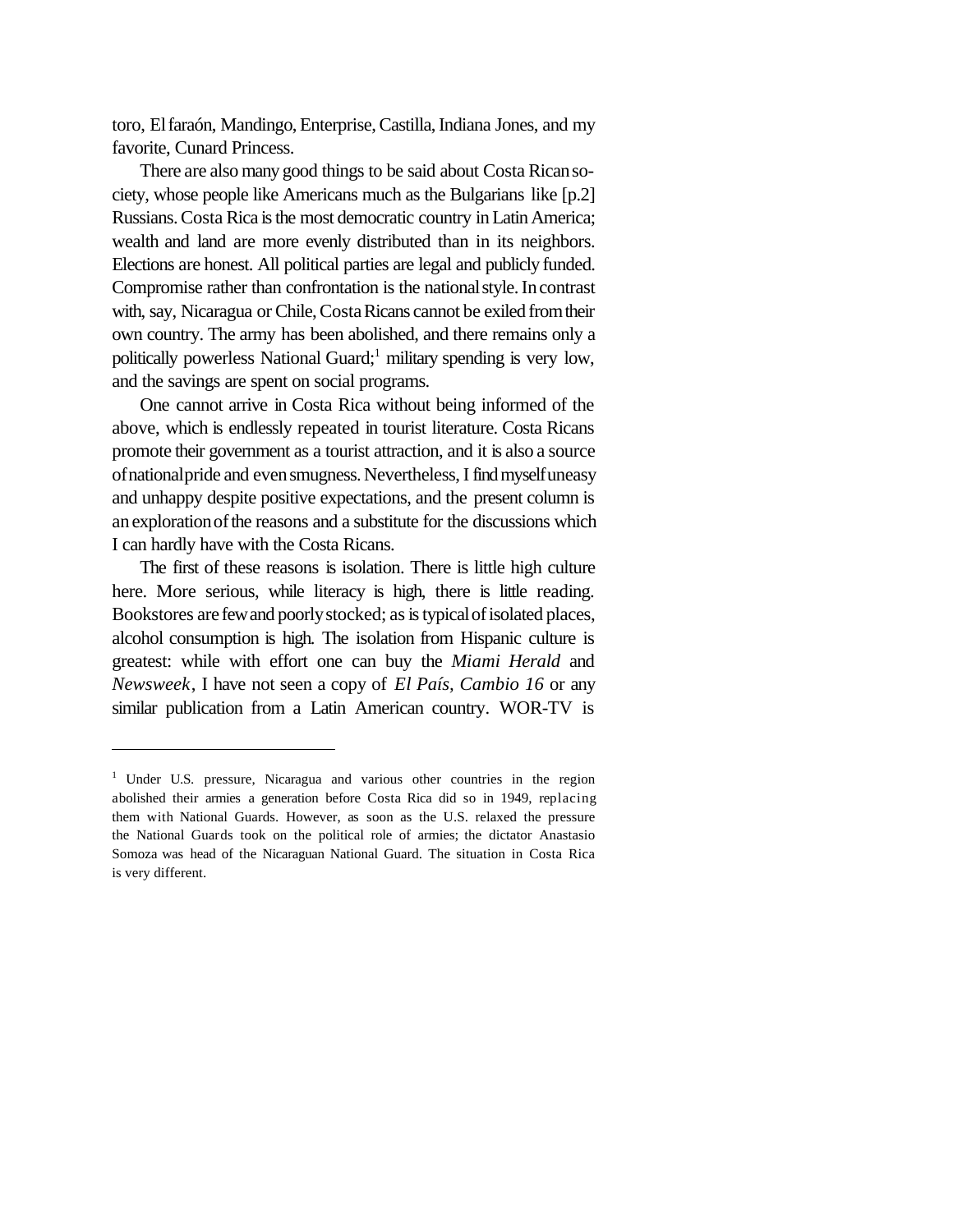retransmitted locally; WTBS and Cable News Network are available on cable, and these are seemingly the most attractive and accessible sources of world culture and information to many Costa Ricans.

A second source of my unhappiness here is the country's economic crisis. Costa Rica has gone far towards eliminating misery; there are few abandoned children or sidewalk dwellers, and San José is not surrounded by the *villas miseria* or *pueblos jóvenes* whichone sees around Lima, Managua, Mexico City and elsewhere. Costa Rica is the leader or one of the leaders in Latin America not just in literacy but in life expectancy, reduction of infant mortality and the birthrate, control of tropical diseases, and protection of the environment. [p. 2]

At the same time that these significant accomplishments have been made, prosperity has not been achieved. The country is bankrupt, as it was hit very hard by the increases in oil prices and interest rates. It has a debt it cannot pay, and crushing interest payments; imports far exceed exports, so the debt is still increasing. The standard of living has deteriorated considerably in the last five years, and further deterioration is expected. The national unwillingness to make ends meet now—by further devaluation of the overvalued *colón*, say—means a larger potential crisis later.

For one who reads the newspaper and talks with the people, it is not much fun sojourning in a bankrupt country. The atmosphere is depressed; there are no scapegoats on which problems can be conveniently blamed, nor any obvious or painless solutions. While there is a lot of lip service in favor of investment and bewildered admiration of the industrialization of such small and resource-poor countries as Taiwan and South Korea, foreign investment is in effect not welcomed. Repatriation of dividends (sending profit out of the country) is politically incorrect; legally mandated fringe benefits, leaves, and bonuses cost employers a high 44% of workers' salary, and there is pressure to increase these benefits further. Nationalization and confiscation insurance is advertised in the localpaper (*La Nación*, June 23, 1986, p. 32A).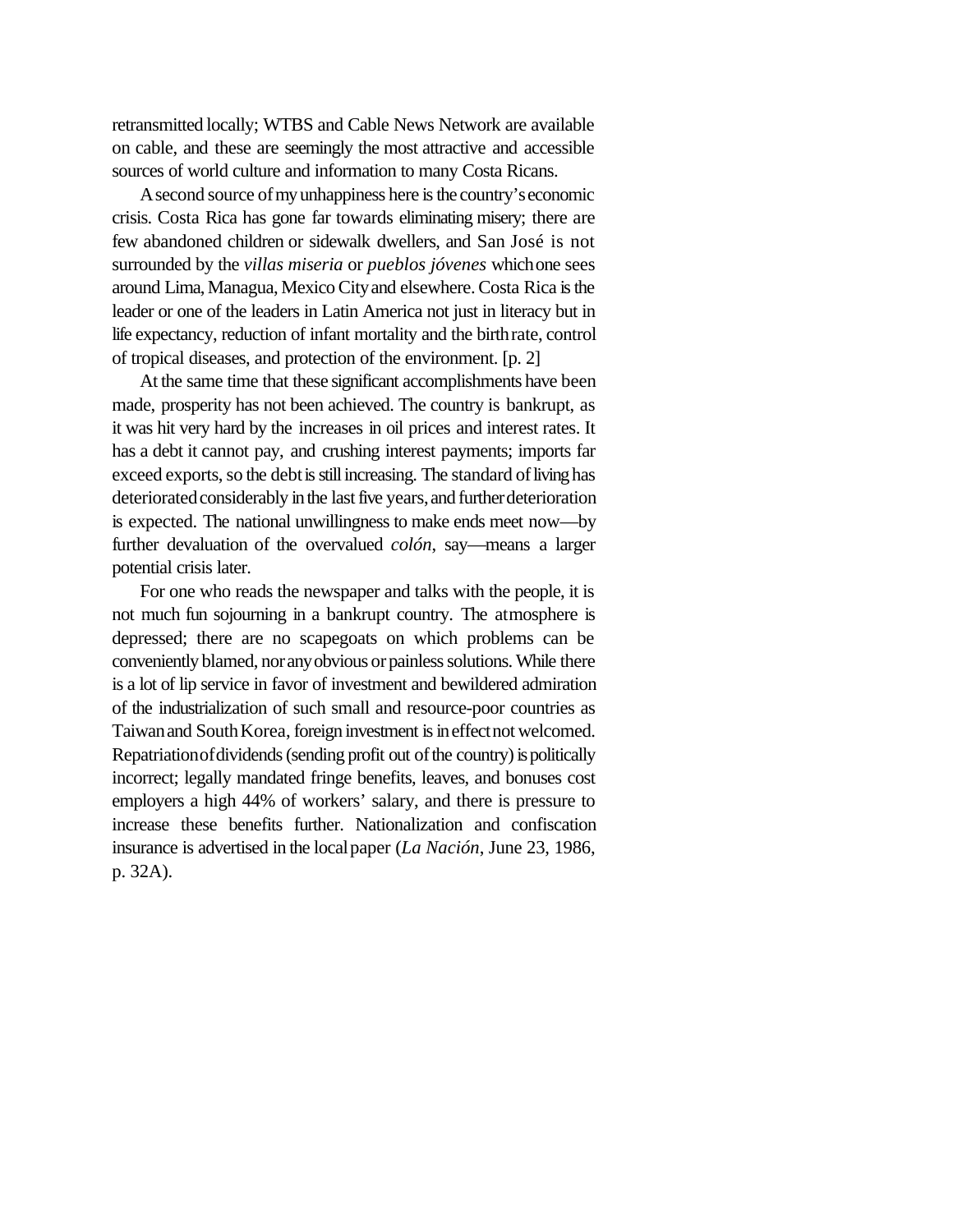A declining standard of living is threatening to any government, and Costa Rica's democracy seems far less sound than the utopian image presented to foreigners. The inability of the legislature to bring revenues and expenditures into balance is freely admitted. An income tax is politically impossible; high customs duties are the main source of government revenue, and smugglingis out of control. The constitution, born of civil war as recently as 1948, is already called out-of-date. When one reads statements such as "el país y sus instituciones están amenazados. Hayque usar mano dehierro yactuar"(*La Nación*,June 14, 1986, p. 15), and finds politics compared with soccer ("nuestra política es un espejo del fútbol," La Nación, June 8, 1986, p. 14A).<sup>2</sup> [p. 4] it is hard to relax and take Costa Rica as its people want it to be taken.

Compounding my discomfiture over this situation is that Costa Rica's economic problems would be evenmore severe were it not for aid from the U.S. Costa Rica has received and continues to receive more U.S. aid per capita than does any other country. The aid comes in a startling variety of forms: agricultural aid, housing aid, fellowships to study in the U.S., and various other types, including direct covering of a portion of Costa Rica's trade deficit because "deterioration of Costa Rica's standard of living is contrary to American interests in the region" (*La Nación*, June 3, 1986, p. 4A).<sup>3</sup> In fact, no small part of my

<sup>&</sup>lt;sup>2</sup> What is meant by this is that politics is enjoyed as a sort of national sport, with colors, heroes, party flags, patterns of honks on car horns, and a great deal of enthusiasm and activity but without depth or examination of issues. Despite repeated inquiries, for example, it took an expert on constitutional law, employed by the legislature, to explain to me the difference in policies between Costa Rica's two principal political parties.

<sup>&</sup>lt;sup>3</sup> Costa Rica "has paid interest to banks through U.S. loans and direct grants, and only the infusion of substantial sums…is keeping Costa Rica's standard of living from plummeting even more disastrously" (*Dossier*, September 1986, p. D-24).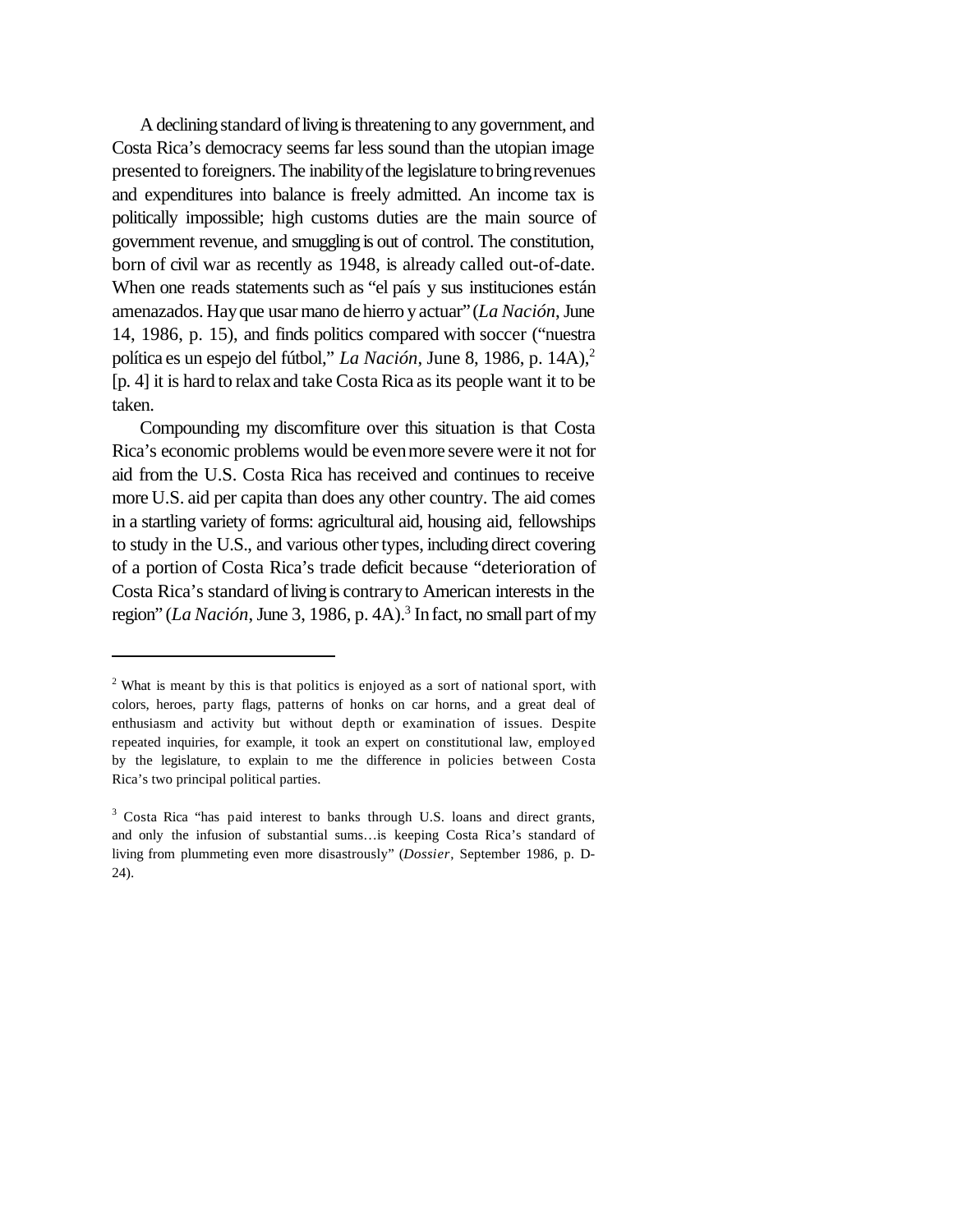unhappiness is from the activities of my own government and the eagerness with which Costa Ricans support it. (Working for the U.S. embassy is the most prestigious job in town.) Spanish-language studios of the controversial Voice of America are here. The United States Information Agency, which in a curious contradiction does not feel secure enough to post a sign outside its headquarters, gives out literature whichat home would be described as "farright."The quantity of aid given, and the grounds on which it is given, is disturbing enough. The open offers of further aid for further adherence to U.S. policy—by permitting military activities against Nicaragua to be based in Costa Rica, for example—are embarrassing.

Nicaragua in fact is constantly in the background. There is no investment in the far north of Costa Rica; many farms have been abandoned for security reasons. Through bus and truck service north from Costa Rica, formerly frequent, has almost vanished.

A small but significant section of Nicaragua's population is inexile, and the largest portion of it is in Costa Rica. Costa Ricans resent the economic burden these Nicaraguan refugees represent, and they are perceived as a destabilizing influence and poor candidates for Costa Rican citizenship. Just as refugee Cubans in Miami, they constitute a political force. If one wishes to find out what is wrong with Nicaragua today, Costa Rica is the place to learnabout it. AsCosta Ricans point [p. 5] out, they were not afflicted with impoverished refugees during the Somoza years. Certainly the quotations from Daniel Ortega which I read in the Costa Rican press, which covers Nicaragua extensively, are eye-openers.

But the real problem is Costa Rica itself. The longer I am here the more disturbing facts I stumble across. While the media are supposedly free, there is an Oficina de Censura, and reporters must be licensed, the latter a violation of the American Human RightsConvention (*Tico Times*, July 4, 1986, p. 4). 48% of those incarcerated in Costa Rica are awaiting trial(*La Nación*,July 6, 1986, p. 14A). Costa Rica isthat rarity today, an officially Catholic country. As in Franco's Spain,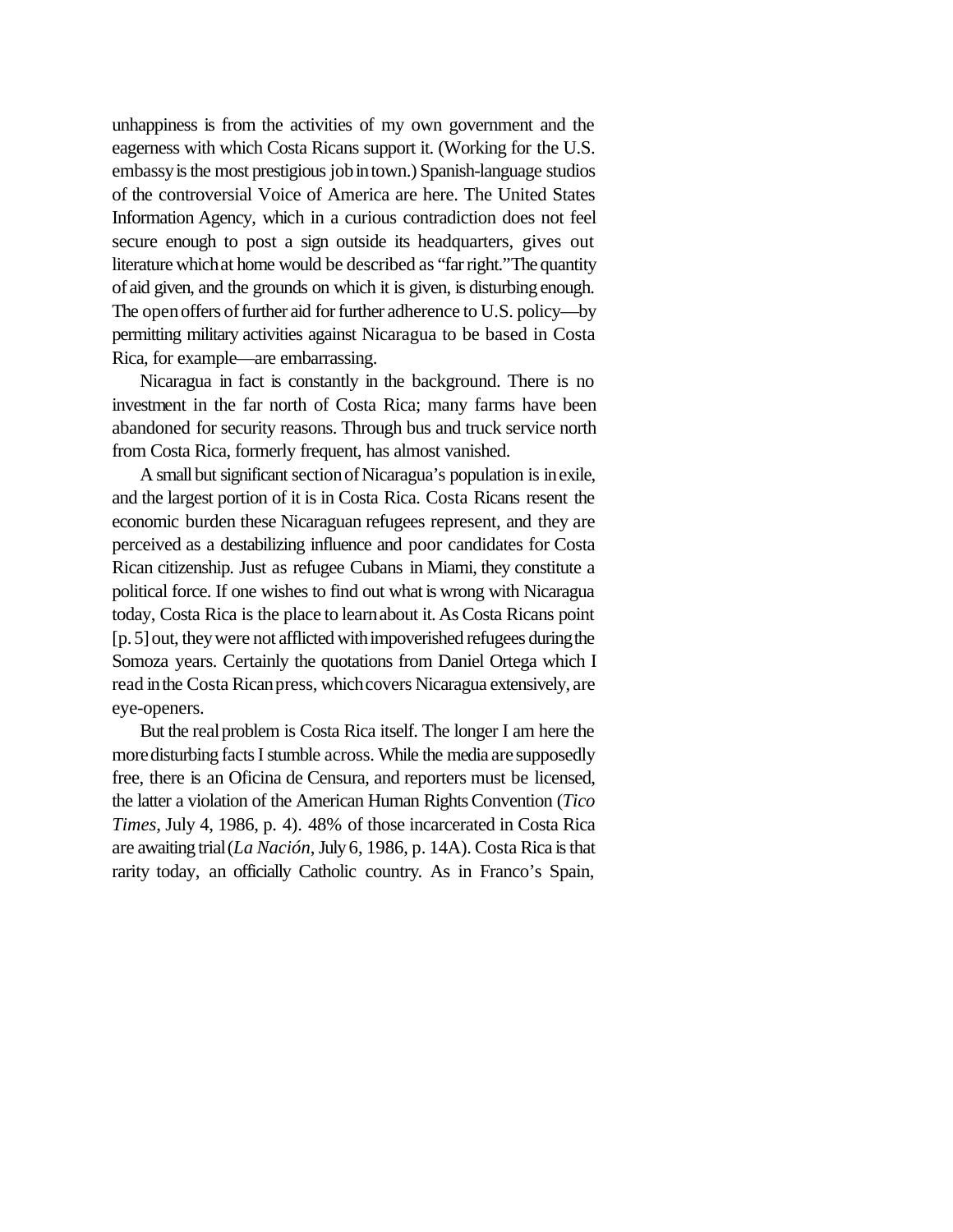religious instruction is provided at state expense; among other consequences this provides income for priests, and ensures their support for the government.

And behind the democratic political institutions, there are some familiar cultural features. There is the same amiable, maddening disorganization, the same "vuelva Ud. mañana," the large and inefficient bureaucracy, the hypersensitivityto realor imagined slights, the relative disinterest in producing and selling goods. The primacy of the family, with the implicit submission of the individual to it, is stated in the constitution. By American standards, relations between the sexes are immature. It is even a burden to be faced again with ubiquitous smoking.

Finally, there is the very sensitive problem of security. Costa Rica prides itself on public order, for which reason it is the preferred spot in Central America for researchers, students, and tourists, almost all of themAmericans. These bring considerable foreignexchange, and there is a deliberate effort to downplay dangers in order not to scare them away. There is little anti-Americanism among the Costa Ricans, for most of whom Reagan is a hero, but there are many foreigners besides the Nicaraguan refugees in the country. An increase in petty crime is commonly attributed to foreigners, and it is assumed that theywere responsible for a grenade set offin front of the U.S. consulate the week before our arrival.

Our classes are held in rooms leased from the Centro Cultural Costarricense-Norteamericano, the name a euphemism, I learn after arrival, as it is actually an entity of the United States Information Agency. Never before have I had to teach in a building protected by [p. 6] an armed and sometimes inebriated *guardia civil.* We are instructed not to evacuate the building in the event of a bomb threat because we are saferinside thanout. All shatterable glass, down to the mirrors in the restrooms, has been removed pending the arrival of Mylar to reinforce it. One must pass through a metal detector to enter, and it is hard to say which worries me more, that the checkpoint is